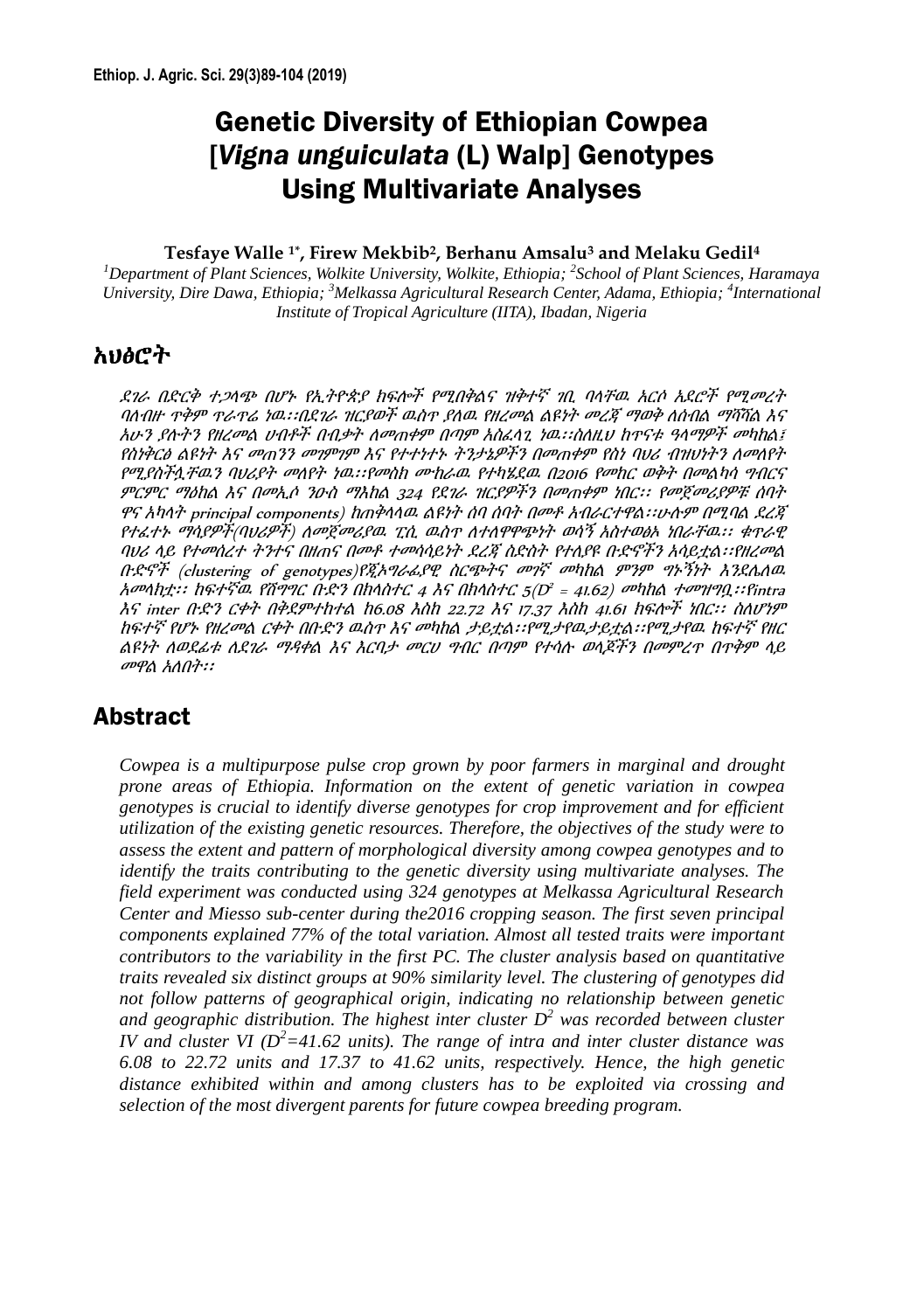### Introduction

Cowpea [*Vigna unguiculata* (L.) Walp.] is one of the most important native food and forage legumes, and it is grown in Sub-Saharan Africa and some temperate regions of the world (Srivastava *et al.,* 2016; Timko and Singh, 2008). It is predominantly cultivated by resource-limited smallholder farmers (Sivakumar *et al*., 2013). The grain and leaves are sources of proteins, minerals, and vitamins and have very high level of folic acid (Timko and Singh, 2008). Therefore, cowpea could play significant role in mitigating malnutrition such as micronutrient deficiencies for poor farmers of Sub-Saharan countries (Menssena *et al.,* 2017). Cowpea grain is highly nutritious and contains about 15.06 - 38.5% protein (Ravelombola *et al.,* 2016) and 50-60% carbohydrates (Diouf and Hilu, 2005). Cowpea plays a fundamental role in the human diet in many developing countriesand is being referred to as "poor-man's meat" (Ravelombola *et al.,* 2016). Ragab *et al*. (2004) fractionated cowpea protein into albumin (71.4%), globulin (11.1%), prolamin (2.2%) and glutelin (11.0%). Compared to cereals, the storage proteins of cowpea are rich in the amino acids lysine and tryptophan, but low in methionine and cysteine compared to animal protein.

Cowpea is a versatile crop and adapts to high temperature and drought (Baidoo and Monchiah, 2014; Santos *et al.,* 2015). The crop has a great ability to associate with nitrogen fixing bacteria (Ehlers and Hall, 1997). Hence, it is grown in marginal areas having low soil fertility because of its ability to fix atmospheric nitrogen (Ghalmi *et al.,* 2010). Cowpea can derive up to 99% of its N nutrition from symbiotic fixation and fix substantial amounts of symbiotic N (Nkaa *et al.,* 2014). In fact, cowpea has been shown to contribute about 240 kg N/ha, with N benefit of  $60-70$  kg/ha to succeeding crops in rotation in unfertile soils (Naab *et al.,* 2009).

Understanding the level of genetic diversity in germplasm is helpful to plant breeders as it supports their decision on the selection of parental genotypes and is important in widening the genetic base for cowpea breeding (Prasanthi *et al.,* 2012). Morphological traits are routinely used for estimating genetic diversity, but recently many molecular marker techniques have developed into powerful tools to analyze genetic relationships (Pandey, 2007). Collection, characterization and evaluation of available cowpea germplasm, quantification of the magnitude of diversity and classification into homogeneous groups to facilitate identification of genetic variability enable breeders to select traits of interest for an improvement program (Abe *et al.,* 2015). The analysis of genetic diversity in germplasm collections can facilitate the classification and identification of groups of accesses with superior characteristics to be used for breeding purposes (Tosti andNegri, 2005).

Several researchers applied multivariate statistical tools for genetic diversity studies in cowpea. Among these techniques, clustering large number of genotypes into homogenous groups, estimation of genetic distance among and within clusters and principal component analysis for identifying the most important contributing traits for the overall diversity are widely employed (Abe *et al.*, 2015; Molosiwa *et al.,* 2016; Udensi *et al.,* 2016).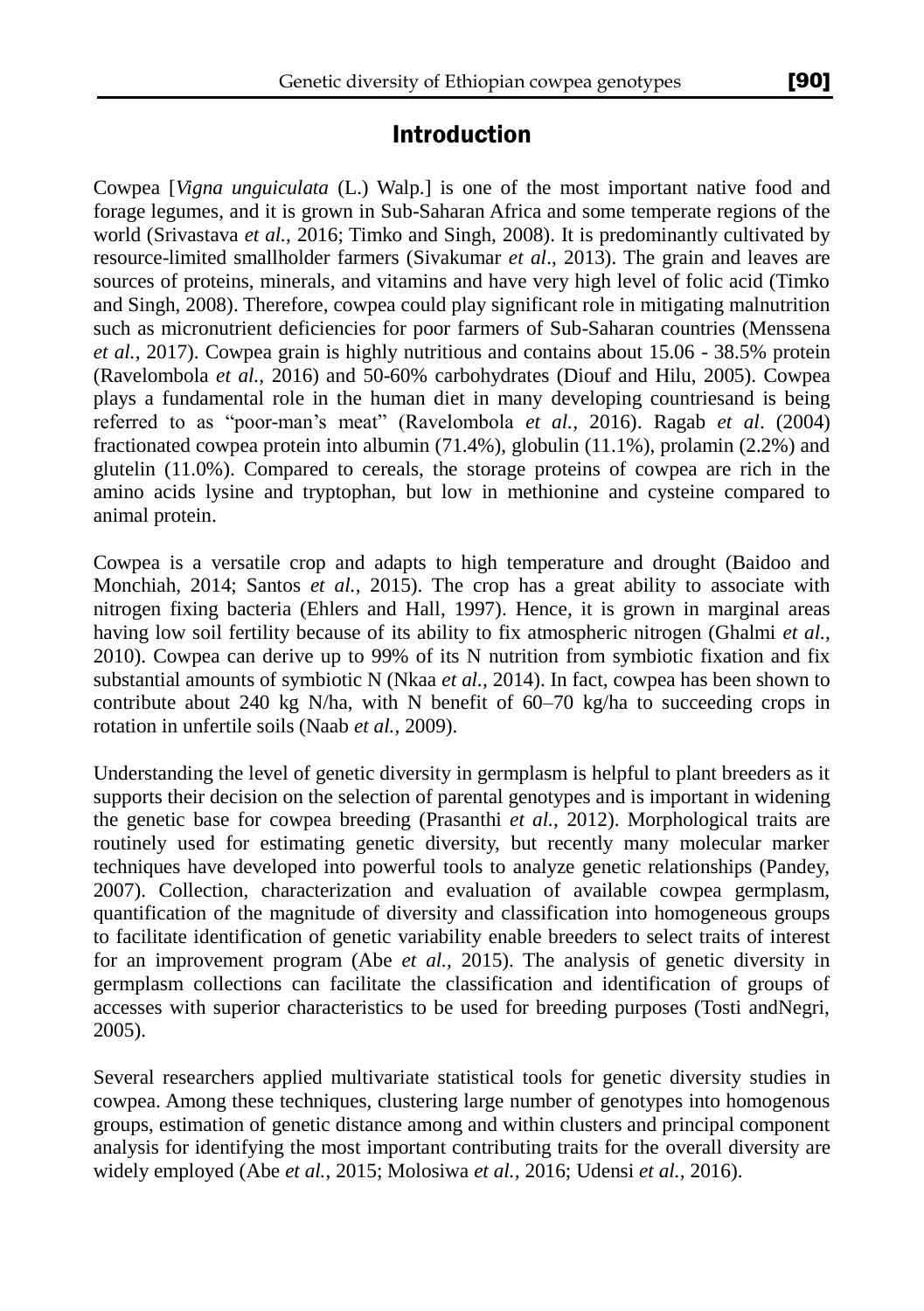However, in Ethiopia most of studies on cowpea were conducted using very limited number of genotypes, less number of quantitative traits, and single location experiments. Besides, there is no sufficient information on genetic diversity of Ethiopian cowpea genotypes by using multivariate analyses. Therefore, the objective of the present study were to determine the extent of and pattern of genetic diversity among 324 cowpea genotypes based on phenotypic traits and using multivariate analyses.

### Materials and Methods

#### The study area

The field experiment was conducted at Melkassa Agricultural Research Center (MARC) and Miesso sub-center during the 2016 main cropping season from July to November. MARC is located at  $39^{\circ}$  12'E and  $8^{\circ}$  24'N with altitude of 1550 meters. It received five months mean rainfall of 140.96 mm (total 704.8mm) with minimum and maximum temperatures of 14.35°C and 28.22°C, respectively. The soil type of the test site was Andosol with the pH 7.6. The second testing site (Miesso) is located at  $9^{\circ}$  14' N and 40° 45' E with an elevation of 1470 meters. It received five months mean rainfall of 84 mm (total 420mm). The minimum and maximum temperature was 15.2°C and 31.1°C, respectively. The soil type of the test site is Vertisol.

### Plant materials

The experimental plant materials comprised 324 cowpea genotypes collected from different agro-ecological regions of Ethiopia. Of these, 72, 55, 52, 50, 14 genotypes were collected from Oromia, Amhara, Gambella, SNNP, Tigray regions, respectively, while 68 of the genotypes were of unknown origin lacking passport data. Out of the test genotypes, 311 were obtained from Melkassa Agricultural Research Center (MARC), five genotypes of Ethiopian origin were obtained from International Institute of Tropical Agriculture (IITA), while the rest eight are improved (released) varieties.

#### Experimental design and procedures

The experiment was laid out using  $18 \times 18$  simple lattice design. The plot size was 2 m long, with spacing of 0.75 m between rows and 0.2 m between plants. It consisted of two rows accommodating 10 plants per row. The distance between plots, intra-blocks, and replications was 1m, 1.5m and 2m, respectively. Data were collected from the two rows.

### Data collection

The descriptor of cowpea developed by the International Board for Plant Genetic Resources (IBPGR, 1983) was followed for data collection. The data collected on plot basis were days to flowering, days to maturity, grain filling period (days), hundred seed weight (g), seed length (mm), seed thickness (mm), seed width (mm), seed yield (g), biomass (g) and harvest index (%).In addition, the data collected on individual plant basis were number of pods per plant, number of seeds per pod, pod clearance (cm), pod length (cm), peduncle length (cm), number of pods per peduncle, terminal leaflet length (cm) and terminal leaflet width (cm). For single plant based traits, the average of data from the five random samples of plants per plot were used for analyses.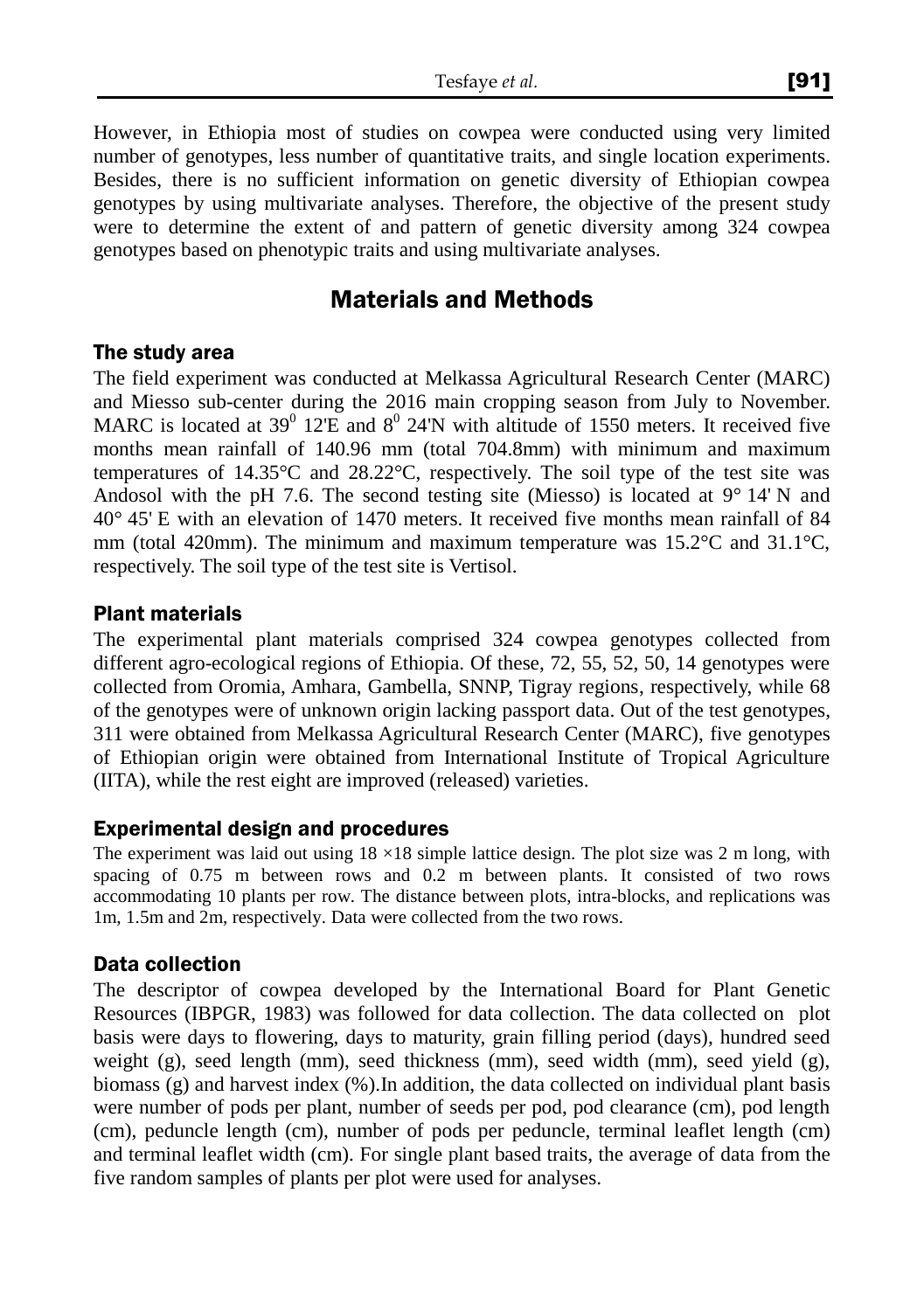#### Data analysis

The mean data of the genotypes over all experimental sites for the eighteen traits were used for analyses. As per the method of Sneath and Sokal (1973,), the genotypes mean data were pre-standardized to a mean of zero and a variance unity to avoid biases due to difference in the scales of measurements. Multivariate analyses were performed using Minitab Statistical Software (Minitab, 2010) and SAS software (SAS, 2008). Principal component analysis was performed using correlation matrix to determine principal components, proportions of eigenvalues and the scores of the principal components. Hierarchical (Ward, 1963) cluster analysis was performed to group genotypes and construct a dendrogram by Ward's method by using Minitab software. The measure of dissimilarity was Euclidean distance. The average intra- and inter-cluster distances were calculated using the generalized Mahalanobis's  $\overline{D}^2$  statistics (Mahalanobis, 1936). The R<sup>2</sup> (RSQ), Cubic Clustering Criteria (CCC), pseudo-F statistics (PSF) and pseudo- $T^2$ statistics were considered for defining optimum cluster numbers (Milligan and Cooper, 1985). The contributions of each the traits to divergence were estimated as described as Sharma (1998) with the formula [CTIC= $\frac{SD}{\overline{\gamma}} \chi 100$ ] where SD and  $\overline{\chi}$  are the standard

deviation and mean performance of each trait, respectively.

### Results and Discussion

#### Principal component analysis

The patterns of variation and the relative importance of each 18 quantitative traits in explaining the observed variability were assessed through principal component analysis. As per Hair *et al.*, (2009), the loading effect of any traits greater than  $\pm 0.3$  was regarded meaningful and significant while according to Chatfield and Collins (1980) principal components with an eigenvalues of less than one were eliminated from PCA because they were not significant (Chatfield and Collins,1980). According to the principle of Syafii *et al.* (2015), the first principal component accounts for maximum variability in the data with respect to succeeding components. In this study, the first seven principal components having eigenvalues greater than unity explained 77% of the total variation among the studied genotypes for all morphological traits (Table 1). This result is in line with that of Belul *et al.*(2014) regarding consideration of proportion of variation higher than 75% of the total variation as acceptable for characterization and evaluation of genetic collections for all legumes.

The first principal component had an eigenvalue of 4.07 and accounted for 22.6% of the total variation. Pod length, seed length, seed width and seed yield per plot showed high contribution to PC1. Different authors (Arora *et al.,* 2018; Rekha *et al.,* 2013) reported similar results. According to Chahal and Gosal (2002), the largest absolute value within the first PC is influencing the cluster more than those with lower absolute values closer to zero. Seed thickness, hundred seed weight, and number of pods per peduncle had negative contribution and which had an eigenvalues 2.7 and contributed 15% of variation in the second PC between the genotypes. Similarly, days to flowering, days to maturity and number of pods per plant were the higher contributor to the third PC, which accounted for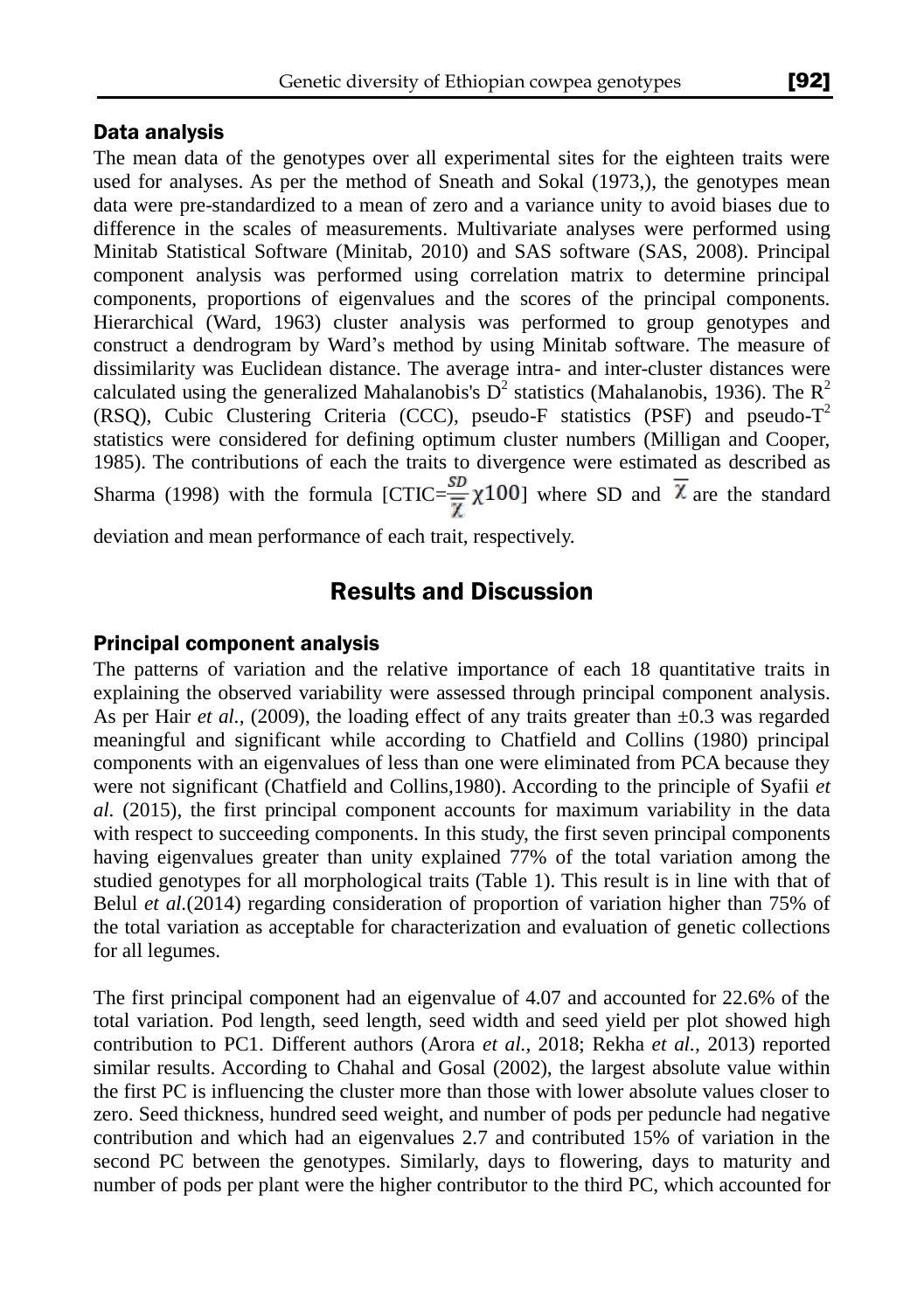11.6% of the variation with an eigenvalue of 2.09. With respect to PC3 phenological traits had higher contribution for this component. The fourth PC explained 8.4% of the total variation, which was correlated with terminal leaflet length, terminal leaflet width, grain filling period, pod clearance, and number of pods per plant and peduncle length. In the fifth PC, days to flowering, number of seed per pod, pod length, and biomass were the major contributors, similarly, days to flowering, grain-filling period, number of pods per plant and harvest index contributed most to the six PC, while for the seventh PC the major contributor was grain-filling period. PC5, PC6, and PC7 accounted for about 7.4%, 6.2%, and 5.8% of the total variation, respectively (Table 1).

In general, the present study generally confirmed the existence of wide phenotypic variation in the Ethiopian cowpea genotypes in many of the traits assessed. This variation offers ample opportunities for the genetic improvement of the cowpea through simple selection based on the novel traits and crossing potential parents. Similarly, Molosiwa *et al.* (2016) used principal component analysis and identified the major traits for detecting phenotypic diversity in cowpea genotypes.

| Trait                                | PC <sub>1</sub> | PC <sub>2</sub> | PC <sub>3</sub> | PC4     | PC <sub>5</sub> | PC <sub>6</sub> | PC7     |
|--------------------------------------|-----------------|-----------------|-----------------|---------|-----------------|-----------------|---------|
| Days to flowering                    | 0.20            | 0.05            | $-0.48$         | 0.14    | $-0.07$         | $-0.36$         | $-0.31$ |
| Grain filling period                 | $-0.04$         | $-0.15$         | $-0.22$         | $-0.26$ | 0.40            | 0.18            | 0.63    |
| Days to maturity                     | 0.16            | $-0.05$         | $-0.58$         | $-0.04$ | 0.19            | $-0.21$         | 0.12    |
| Pod clearance                        | 0.05            | 0.01            | 0.08            | 0.04    | 0.51            | $-0.43$         | 0.09    |
| Number of pods per plant             | 0.18            | 0.12            | 0.30            | $-0.07$ | 0.30            | 0.18            | $-0.30$ |
| Peduncle length                      | 0.14            | 0.08            | 0.14            | 0.05    | 0.61            | 0.01            | $-0.32$ |
| Number of pods per peduncle          | 0.11            | $-0.50$         | 0.15            | 0.14    | 0.03            | $-0.07$         | $-0.06$ |
| Terminal leaflet length              | 0.22            | $-0.21$         | 0.00            | $-0.54$ | $-0.09$         | $-0.01$         | $-0.17$ |
| Terminal leaflet width               | 0.14            | 0.07            | 0.00            | $-0.69$ | $-0.11$         | 0.00            | $-0.11$ |
| Pod length                           | 0.34            | 0.23            | $-0.15$         | 0.09    | 0.01            | 0.26            | $-0.02$ |
| Number of seeds per pod              | 0.15            | 0.18            | $-0.07$         | 0.28    | $-0.07$         | 0.34            | 0.18    |
| Seed length                          | 0.31            | 0.11            | $-0.13$         | $-0.01$ | 0.07            | 0.30            | $-0.10$ |
| Seed width                           | 0.41            | 0.04            | $-0.10$         | 0.06    | $-0.07$         | 0.18            | 0.03    |
| Seed thickness                       | 0.29            | $-0.46$         | 0.05            | 0.12    | $-0.05$         | 0.05            | 0.01    |
| Hundred seed weight                  | 0.25            | $-0.49$         | 0.06            | 0.11    | $-0.06$         | 0.01            | 0.01    |
| Seed yield per plot                  | 0.37            | 0.14            | 0.26            | 0.04    | $-0.14$         | $-0.29$         | 0.26    |
| <b>Biomass</b>                       | 0.22            | 0.24            | 0.11            | 0.01    | $-0.17$         | $-0.42$         | 0.11    |
| Harvest index                        | 0.26            | 0.16            | 0.33            | $-0.05$ | $-0.01$         | $-0.07$         | 0.36    |
| Eigenvalue                           | 4.07            | 2.7             | 2.09            | 1.51    | 1.33            | 1.11            | 1.04    |
| Proportion of variance explained (%) | 22.6            | 15.0            | 11.6            | 8.4     | 7.4             | 6.2             | 5.8     |
| Cumulative variance explained (%)    | 22.6            | 37.6            | 49.2            | 57.6    | 65              | 71.2            | 77.0    |

Table 1. Eigenvectors, eigenvalues, percent of variance explained by the first seven principal components (PCs) for 18 traits of cowpea genotypes tested over two locations

The extent of variance and relationship among different traits as explained by loading plot (Figure 1) showed that the magnitude of the relationship between the quantitative traits. Genotypes allocated in quadrant I were similar in pod clearance, number of pods per plant, pod length, peduncle length, terminal leaflet length, terminal leaflet width, number of seeds per pod, seed yield per plot, biomass and harvest index. The traits had relatively strong association and they have positive contribution to the discrimination of genotypes.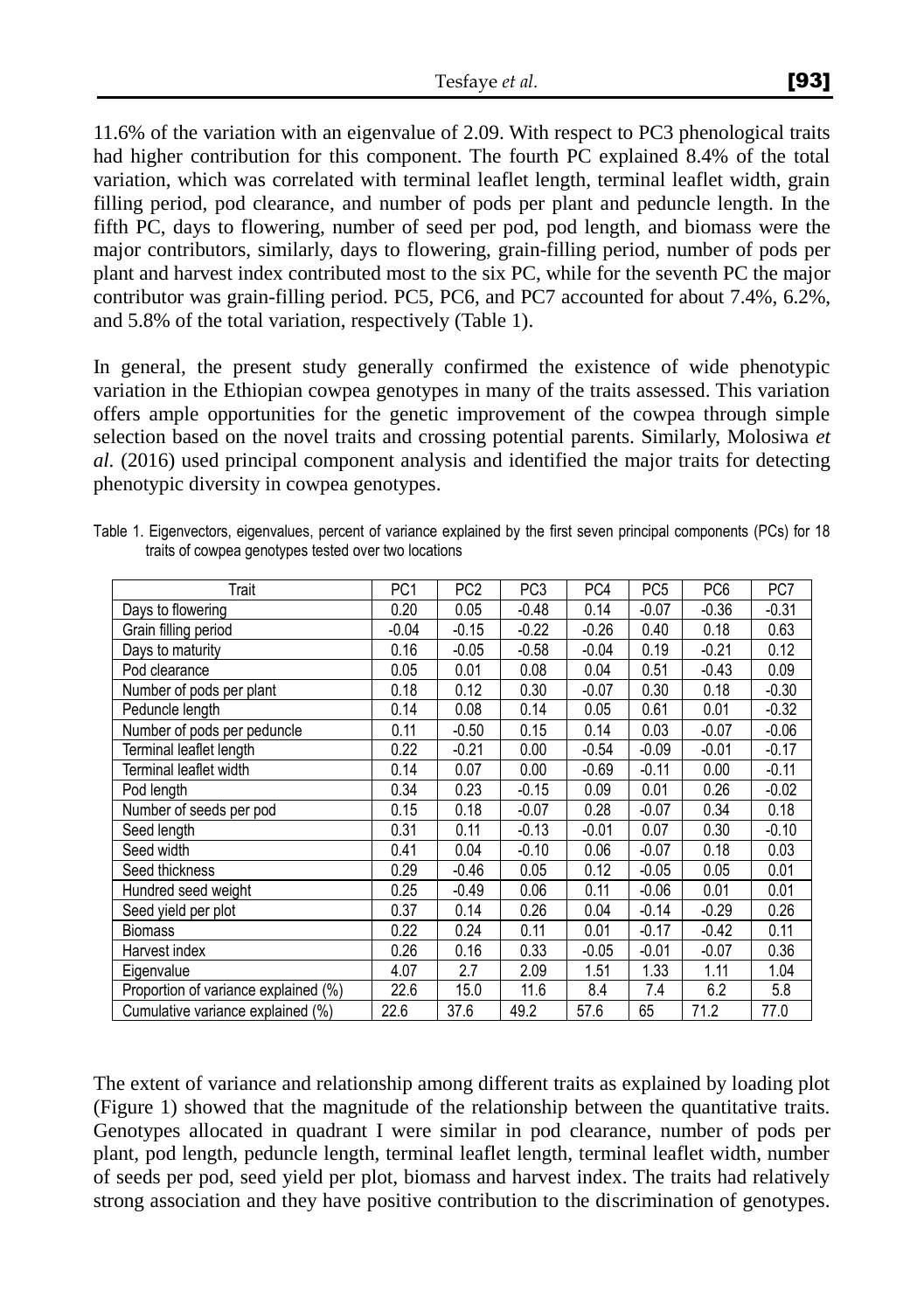In the second and in the third quadrant, the genotypes were strongly associated with the single trait number of pods per peduncle and grain filling period, respectively. Genotypes found in the fourth quadrant were similar for days to flowering, days to maturity, seed length, seed width, seed thickness, and hundred seed weight (Figure 1). Moreover, the scattered plot showed that the genotypes were distributed in all the four quadrants. Breeders to identify the presence of genetic variability within the tested cowpea genotypes, and select donor parents for specific traits can use these. Genotypes overlapping in the two principal axes have similar phenotypic expression of the traits.

The loading plot indicates the similarity and differences between these 18 traits. In the biplot, the traits found near to the origin  $(x, y)$  such as number of pods per peduncle and pod clearance have smaller loading and the traits had little influence, whereas the traits far from the origin have higher loading and great influence in this classification. Hence, days to maturity, seed yield per plot and harvest index have higher loading effect among the traits. Furthermore, genotypes classified using quantitative traits were explained by the first two dimensions (PC1 and PC2 (Figures 1 and 2). Genotypes close and overlapping on loading plot showed that the genotypes had similar characteristics and they are found near to the origin, whereas, the genotypes far apart from each other and distantly far from the origin are genetically diverse (Figure 2).



Figure 1. Loading plot showing association of 18 quantitative traits of 324 cowpea genotypes tested over two locations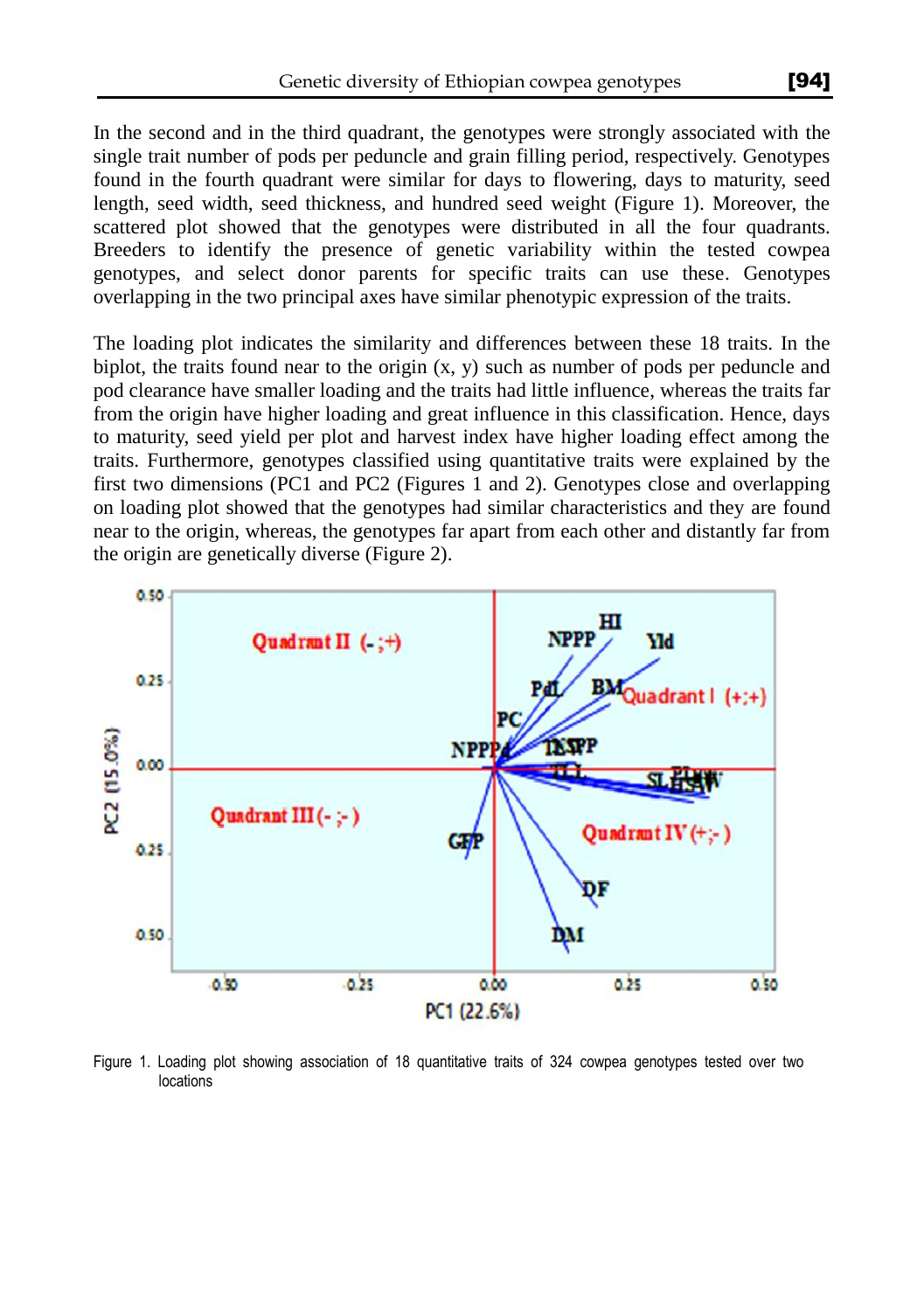

Figure 2. Score plot showing the overall variation among 324 cowpea genotypes by using 18 quantitative traits.

### Clustering of genotypes

The tested genotypes were grouped in six different clusters with the number of genotypes per cluster varying from 35 to 77 (Table 2). Cluster IV was the largest cluster comprising 77 genotypes, followed by clusters I and II that contained 63 and 52 genotypes, respectively. Likewise, clusters III, V and VI contained 45, 35 and 52 genotypes, respectively. Of the 77 genotypes grouped in cluster IV, 25.98%, 18.18% and 16.68% of genotypes originated from Oromia, SNNP and Gambella regions, respectively. Similarly, in cluster I 25.4%, 22.22% and 17.46% of the total genotypes grouped in the second largest cluster (Cluster 1) had in that order origins that are unknown, and Gambella and SNNP regions (Table 4). The cowpea genotypes originating from the same regions entered into different clusters indicating the absence of relationships between genetic diversity and geographic origin. For instance, the genotypes from Oromia, Amhara, SNNP, Tigray Gambella and Unknown regions of origin grouped into the six distinct clusters (Tables 2 and 3). The main reasons for the grouping of genotypes of the same origin into different clusters could be the exchanges of germplasm by farmers among neighboring regions, natural and artificial selection, genetic enrichment, genetic drift and environmental variation. Jivani, *et al*. (2013) stated that genetic drift and selection in varied environments could cause greater diversity than geographic distance. Besides, free exchange of seed materials among the different regions causes characters constellations because of the human interference such that the material may lose its individuality. Furthermore, Dwevedi and Lal (2009) reported no parallelism between geographic distribution and genetic diversity.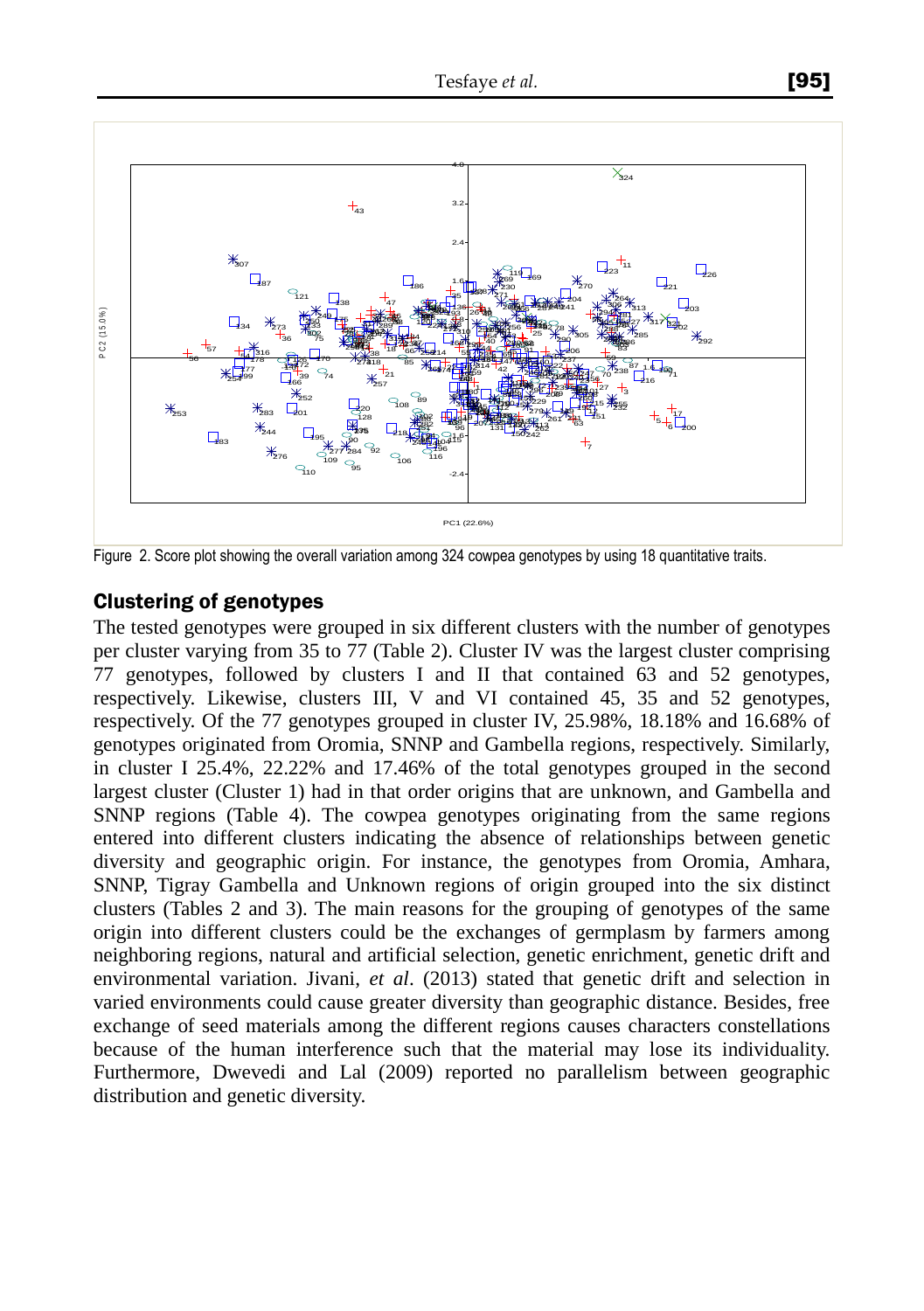| Region              |             |             |             | Nº of genotypes per cluster with respective percentage |              |               | Total Nº of |
|---------------------|-------------|-------------|-------------|--------------------------------------------------------|--------------|---------------|-------------|
|                     |             |             | Ш           | IV                                                     |              | VI            | genotypes   |
| Oromia              | 9(14.29%)   | 10 (19.23%) | 10 (22.22%) | 20 (25.98)                                             | 4(11.43%)    | 19 (36.54%)   | 72          |
| Amhara              | 9 (14.29%)  | 12 (23.08%) | 11 (24.44%) | 11 (14.29%)                                            | 6(17.14%)    | 6(11.54%)     | 55          |
| Gambella            | 11(17.46%)  | (13.46%)    | 11 (24.44%) | 13 (16.88%)                                            | 2(5.71%)     | 8 (15.38%)    | 52          |
| <b>SNNP</b>         | 14 (22.22%) | 5(9.62%)    | $2(4.44\%)$ | 14 (18.18%)                                            | $9(24.71\%)$ | 6(11.54%)     | 50          |
| Tigray              | 4 (6.35%)   | 2(3.85%)    |             | $(1.30\%)$                                             | 4 (11.43%)   | 3(5.77%)      | 14          |
| Unknown             | 16 (25.4%)  | 12 (23.08%) | 11 (24.44%) | 12 (15.58%)                                            | 8 (22.86%)   | $9(17.31\%)$  | 68          |
| <b>IITA</b>         | 2(3.17%)    | 2(3.85%)    |             | $(1.3\%)$                                              | 2(5.71%)     |               |             |
| Others              |             | 2(3.85%)    |             | 5 (6.49%0)                                             |              | $(1.92\%)$    | 8           |
| Total               | 63          | 52          | 45          | 77                                                     | 35           | 52            | 324         |
| % of clusters       | 19.44       | 16.05       | 13.89       | 23.77                                                  | 10.80        | 16.05         | 100         |
| Origin of genotypes | $1 - 7$     | $1-8$       | 1,2,3,4,5   | $1-8$                                                  | $1 - 7$      | 1,2,3,4,5,6,8 |             |

Table 2. Distribution of 324 cowpea genotypes in six different clusters

1=Oromia, 2= Amhara, 3= Gambella, 4= SNNP, 5= Tigray, 6= Unknown 7= IITA and8= others (Released variety)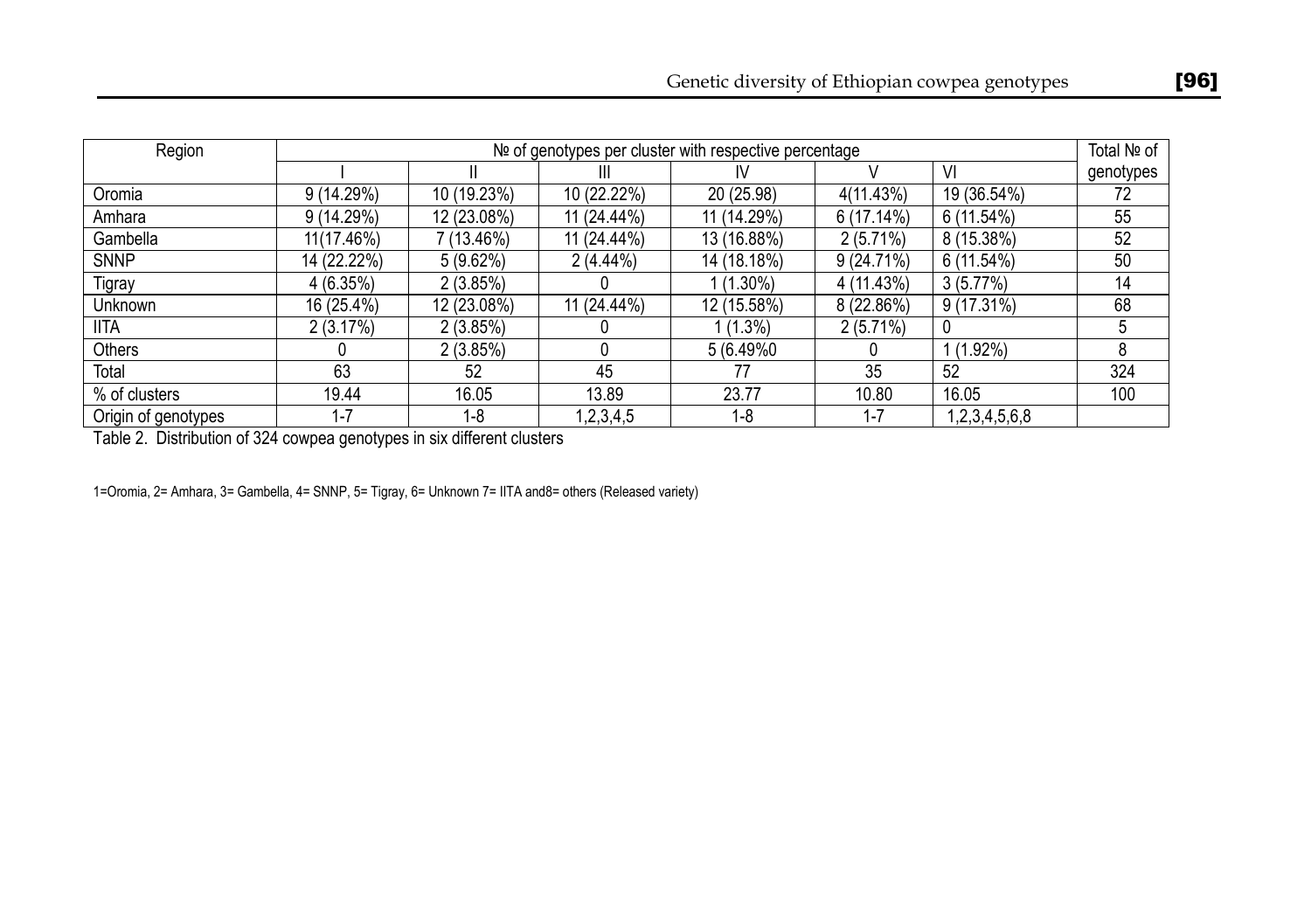#### Table 3. List of cowpea genotypes in each of the six different clusters

| Cluster | $\cdot$        |                   | Genotypes              |                        |                 |                 |
|---------|----------------|-------------------|------------------------|------------------------|-----------------|-----------------|
|         | NLLP-CPC-07-25 | NLLP-CPC-07-93-A  | NLLP-CPC-07-92-A       | NLLP-CPC-07-86         | ACC-211-436-A   | ACC-244-804-A   |
|         | NLLP-CPC-07-90 | NLLP-CPC-07-93-B  | NLLP-CPC-07-94-A       | <b>NLLP-CPC-07-135</b> | ACC-211-436-B   | ACC-211-446-B   |
|         | NLLP-CPC-07-98 | NLLP-CPC-07-90-B  | NLLP-CPC-07-28-B       | NLLP-CPC-07-140        | NLLP-CPC-0724   | ACC-244-804-B   |
|         | NLLP-CPC-07-70 | NLLP-CPC-07-88-A  | NLLP-CPC-07-81-C       | NLLP-CPC-07-163        | NLLP-CPC-0769   | ACC-244-804-C   |
|         | NLLP-CPC-07-81 | NLLP-CPC-07-88-B  | NLLP-CPC-07-37-D       | NLLP-CPC-07-131        | NLLP-CPC-0772   | ACC-211-557     |
|         | NLLP-CPC-07-79 | NLLP-CPC-07-93-21 | NLLP-CPC-07-06-B       | NLLP-CPC-07-108        | NLLP-CPC-0775   | ACC-228-624     |
|         | NLLP-CPC-07-87 | NLLP-CPC-07-26-A  | NLLP-CPC-07-15-A       | NLLP-CPC-119-B         | NLLP-CPC-0778   | ACC-244-804     |
|         | NLLP-CPC-07-71 | NLLP-CPC-07-38-C  | NLLP-CPC-07-19-B       | NLLP-CPC-07-100        | NLLP-CPC-0785   | ACC-216-748     |
|         | NLLP-CPC-07-93 | NLLP-CPC-07-25-B  | NLLP-CPC-07-32-B       | NLLP-CPC-07-170        | NLLP-CPC-0797   | ACC-227-104     |
|         | NLLP-CPC-07101 | NLLP-CPC-0714-B   | NLLP-CPC-07-95-A-21    | NLLP-CPC-07-06         | ACC-235122-A    | Jshartesfirbir  |
|         | NLLP-CPC-07-80 | NLLP-CPC-119-A    | NLLP-CPC-0707          |                        |                 |                 |
|         | NLLP-CPC-07-50 | NLLP-CPC-112-A    | NLLP-CPC-0746-B        | NLLP-CPC-0745          | ACC-211-491-A   | Dass 005        |
|         | NLLP-CPC-07-17 | NLLP-CPC-07-128   | NLLP-CPC-07-96-21      | NLLP-CPC-0728          | ACC-211441-B    | $MCP-23-D$      |
|         | NLLP-CPC-07-17 | NLLP-CPC-07-129   | NLLP-CPC-07-43-B       | ACC-214-147-A          | ACC-211441-C    | $MCP-23-E$      |
| Ш       | NLLP-CPC-07-84 | NLLP-CPC-07-130   | NLLP-CPC-07-27-B-21    | ACC-227-104-A          | ACC-211-441     | <b>TVU-7149</b> |
|         | NLLP-CPC-106-A | NLLP-CPC-07-134   | NLLP-CPC-07-67-B-21    | ACC-227-104-C          | ACC-211-383     | TVU-15548       |
|         | ACC-214-147-B  | NLLP-CPC-07-141   | NLLP-CPC-07-81-B       | ACC-241-761-A          | ACC-211-447     | Assebot         |
|         | NLLP-CPC-120   | NLLP-CPC-07-158   | NLLP-CPC-0746-A        | ACC-211-446-A          | ACC-220-575     | Bekur           |
|         | ACC-222890     | NLLP-CPC-07-44    | NLLP-CPC-07-25-A       | <b>DOSS</b>            |                 |                 |
|         | NLLP-CPC-07-22 | NLLP-CPC-118-D    | <b>NLLP-CPC-07-151</b> | NLLP-CPC-0727          | NLLP-CPC-07-172 | ACC-216-747     |
|         | NLLP-CPC-07-65 | NLLP-CPC-07-124   | NLLP-CPC-07-152        | NLLP-CPC-0749          | NLLP-CPC-0716-A | ACC-208-778     |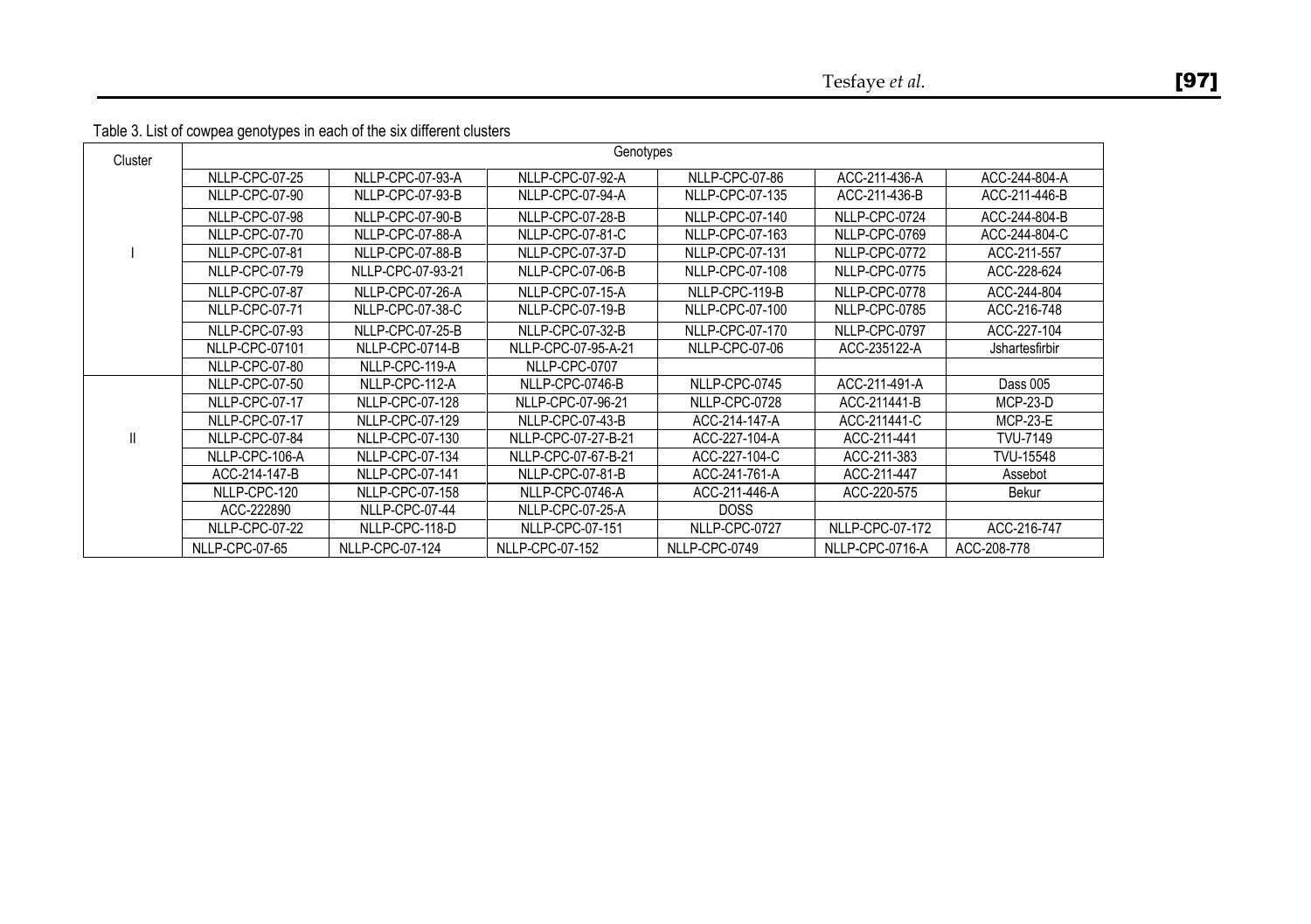|                | NLLP-CPC-07-20                     | NLLP-CPC-07-67-A   | NLLP-CPC-07-159  | NLLP-CPC-0754       | NLLP-CPC-0716-C     | ACC-215-762              |
|----------------|------------------------------------|--------------------|------------------|---------------------|---------------------|--------------------------|
| $\mathbf{III}$ | NLLP-CPC-07-92                     | NLLP-CPC-07-27-B   | NLLP-CPC-07-160  | NLLP-CPC-0756       | NLLP-CPC-07-19      | TVU-14568                |
|                | NLLP-CPC-07-62                     | NLLP-CPC-07-59-A   | NLLP-CPC-07-161  | NLLP-CPC-0760       | NLLP-CPC-07-36-21   | NLLP-CPC-07-19           |
|                |                                    |                    |                  |                     |                     |                          |
|                | NLLP-CPC-07-35                     | NLLP-CPC-07-67-B   | NLLP-CPC-07-165  | NLLP-CPC-0764       | NLLP-CPC-07-37-A    | NLLP-CPC-07-126          |
|                | NLLP-CPC-07-28                     | NLLP-CPC-07-53-B   | NLLP-CPC-07-08   | NLLP-CPC-110-B      |                     |                          |
|                | NLLP-CPC-07-132                    | NLLP-CPC-07-20-B   | NLLP-CPC-109-A   | NLLP-CPC-07-10      | NLLP-CPC-07-66-A    | ACC-211-490              |
|                | NLLP-CPC-07-136                    | NLLP-CPC-07-92-B   | NLLP-CPC-07-36   | NLLP-CPC-106-B      | NLLP-CPC-07-67-C-21 | ACC-208-776              |
|                | NLLP-CPC-07-137                    | NLLP-CPC-07-87-B   | NLLP-CPC-07-91   | NLLP-CPC-105-A      | NLLP-CPC-07-06-B-21 | $MCP-23-B$               |
|                | NLLP-CPC-07-138                    | NLLP-CPC-07-53-A   | NLLP-CPC-07-37   | NLLP-CPC-07-54      | NLLP-CPC-07-37-A-21 | <b>MCP-23-C</b>          |
| IV             | NLLP-CPC-07-139                    | NLLP-CPC-07-66-B   | NLLP-CPC-07-169  | NLLP-CPC-07-48      | NLLP-CPC-07-166     | TVU-7146                 |
|                | NLLP-CPC-07-142                    | NLLP-CPC-07-28-A   | NLLP-CPC-07-171  | NLLP-CPC-07-57      | NLLP-CPC-07-03-A    | Dass 002                 |
|                | NLLP-CPC-07-143                    | NLLP-CPC-0748-A    | NLLP-CPC-103-B   | NLLP-CPC-115        | ACC-235122-B        | White wonder             |
|                | NLLP-CPC-07-146                    | NLLP-CPC-116-B-21  | NLLP-CPC-122-A   | NLLP-CPC-0751       | ACC-211-440-A       | Kanketi                  |
|                | NLLP-CPC-07-147                    | NLLP-CPC-109-A-21  | NLLP-CPC-0705    | NLLP-CPC-0755       | NLLP-CPC-113        | Asrat                    |
|                | NLLP-CPC-07-157                    | NLLP-CPC-07-167-21 | NLLP-CPC-0709    | NLLP-CPC-0782       | NLLP-CPC-117        | Bole                     |
|                | NLLP-CPC-07-167                    | NLLP-CPC-07-145-21 | NLLP-CPC-0729    | <b>CP-EXTERETIS</b> | NLLP-CPC-114        | ΙT                       |
|                | NLLP-CPC-07-168                    | NLLP-CPC-07-99-21  | NLLP-CPC-0742    | ACC-211-491-C       | NLLP-CPC-121        |                          |
|                | NLLP-CPC-0701                      | NLLP-CPC-0714-A    | NLLP-CPC-0783    | NLLP-CPC-07-38-D    | NLLP-CPC-07-74      | ACC-223-402              |
|                | NLLP-CPC-0712                      | NLLP-CPC-07-43-A   | NLLP-CPC-07-16   | NLLP-CPC-07-21-E    | NLLP-CPC-07-76      | ACC-222-867              |
| V              | NLLP-CPC-0723                      | NLLP-CPC-07-87-A   | NLLP-CPC-07-11   | NLLP-CPC-07-03-B    | ACC-211-440-B       | <b>MCP-23-A</b>          |
|                | NLLP-CPC-0747                      | NLLP-CPC-07-81-A   | NLLP-CPC-07-21   | NLLP-CPC-07-90-A    | ACC-211-430         | <b>TVU-7144</b>          |
|                |                                    |                    |                  |                     |                     |                          |
|                | NLLP-CPC-07-144<br>NLLP-CPC-07-145 | NLLP-CPC-07-162    | NLLP-CPC-07-59-B | NLLP-CPC-07-32-A    | NLLP-CPC-116-B      | ACC-216-749              |
|                | NLLP-CPC-07-148                    | NLLP-CPC-07-61     | NLLP-CPC-07-38-B | NLLP-CPC-07-48-21   | NLLP-CPC-07-96      | NLLP-CPC-123             |
| VI             | NLLP-CPC-07-149                    | NLLP-CPC-07-68     | NLLP-CPC-07-21-A | NLLP-CPC-07-133-21  | NLLP-CPC-07-99      | ACC-215-821              |
|                | NLLP-CPC-07-150                    | NLLP-CPC-118-B     | NLLP-CPC-07-30-C | NLLP-CPC-07-08-21   | NLLP-CPC-07-41      | $\overline{MCP-23-B-21}$ |
|                | NLLP-CPC-07-153                    | NLLP-CPC-118-E     | NLLP-CPC-07-67-C | NLLP-CPC-0739-A     | NLLP-CPC-0753       | Back Eye Bean            |
|                | NLLP-CPC-07-154                    | NLLP-CPC-07-125    | NLLP-CPC-07-95-B | NLLP-CPC-0739-B     | NLLP-CPC-0789       | Dass 001                 |
|                | NLLP-CPC-07-155                    | NLLP-CPC-07-127    | ACC-244-804-B-21 | NLLP-CPC-122-B      | NLLP-CPC-0726       |                          |
|                | NLLP-CPC-07-156                    | NLLP-CPC-103-A     | NLLP-CPC-117-21  | NLLP-CPC-116-A      | NLLP-CPC-104        |                          |
|                | NLLP-CPC-0777                      | NLLP-CPC-07-91-B   | NLLP-CPC-07-33   | NLLP-CPC-07-73      | ACC-233-403         |                          |
|                | NLLP-CPC-0752                      | NLLP-CPC-07-91-A   | NLLP-CPC-07-02   | NLLP-CPC-07-88-C    | ACC-221-727         | <b>TVU-7148</b>          |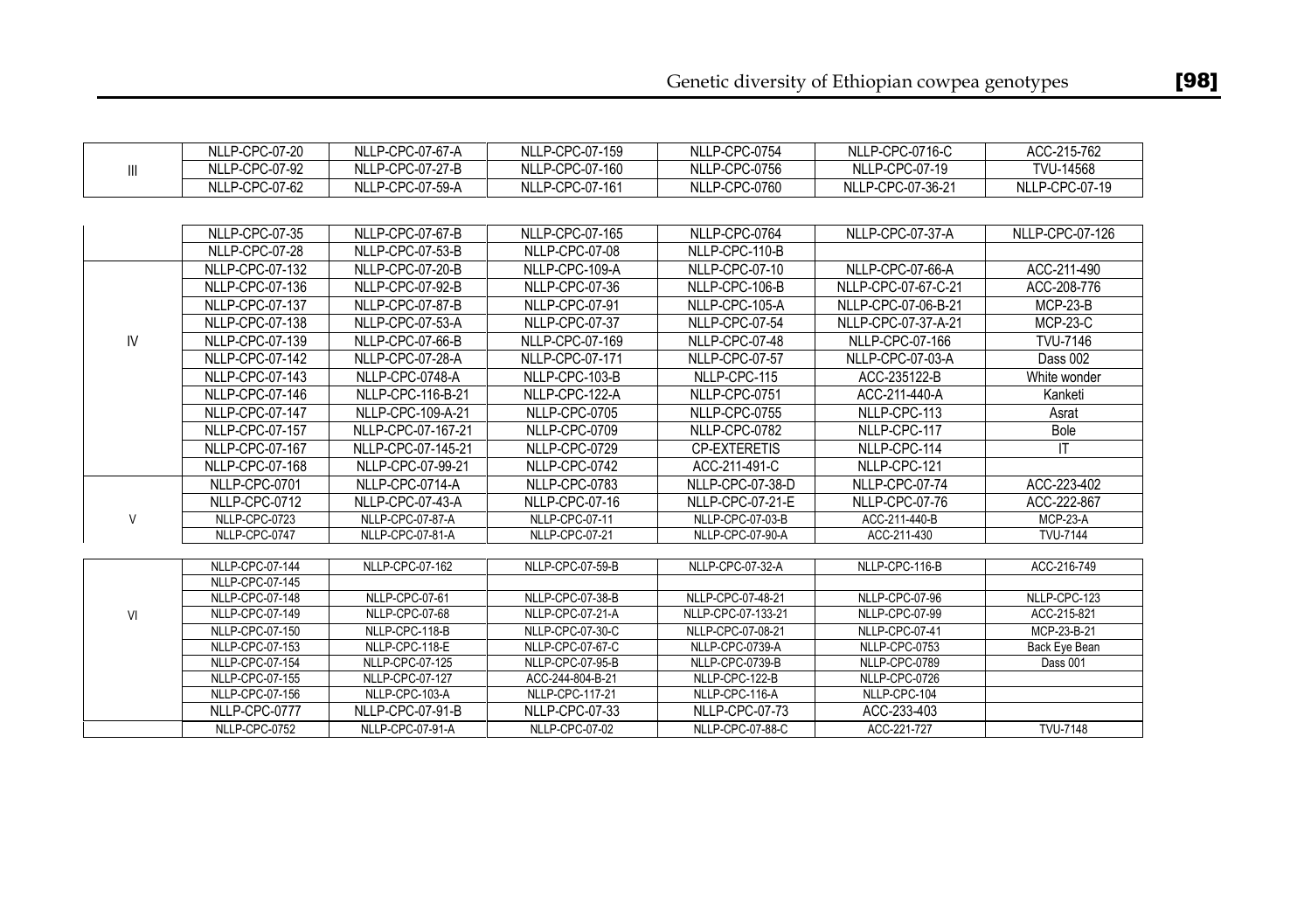#### Cluster mean performance

The mean values of 18 quantitative traits per cluster are presented on Table 4. In this study, the mean values varied among clusters for all traits. Genotypes those took longer days to flowering and maturity were found in cluster VI, and extended grain filling period was recorded in cluster II. Cluster IV exhibited maximum mean values for number of pods per plant, peduncle length, seed yield per plot, biomass and harvest index. The highest mean values of seed length, seed width, seed thickness and hundred seed weight were recorded for cluster III. The highest mean values of terminal leaflet length, peduncle length and number of racemes per plant were recorded for cluster II. On the contrary, early flowering and maturity were recorded for cluster V and II, respectively.

On the basis of overall mean performance, cluster IV showed the best performance for most of the traits including seed yield per plot. Therefore, cluster IV would be preferable for selection of parents with high mean values for the improvement of genotypes. Conversely, cluster I had minimum values for yield and yield related traits. It showed the poorest performance of traits while the highest plant stature was recorded in this cluster. Therefore, this cluster is preferable for increasing number of pods per peduncle. In general, there was highly significant variation in mean performance among the clusters for most of the traits, and this offers a huge opportunity to select potential parents across the clusters for specific traits for future cowpea improvement. Overall, the variation observed among the 324 cowpea genotypes suggests that quantitative traits can reveal diversity existing among cowpea genotypes. Molosiwa *et al.* (2016) and Moolendra *et al.* (2018 had also reported similar results.

Seed yield per plot, biomass and harvest index were the major contributors for genetic divergence to the entire genotypes (Table 4). In contrast, days to maturity, terminal leaflet width and terminal leaflet length had small contribution towards genetic divergence. The levels of trait contribution for inter cluster divergence studies for cowpea were ≥15% as high contributor,  $\geq 8\% \leq 15\%$  as medium contributor and  $\leq 8\%$  as little contributor for inter cluster divergence.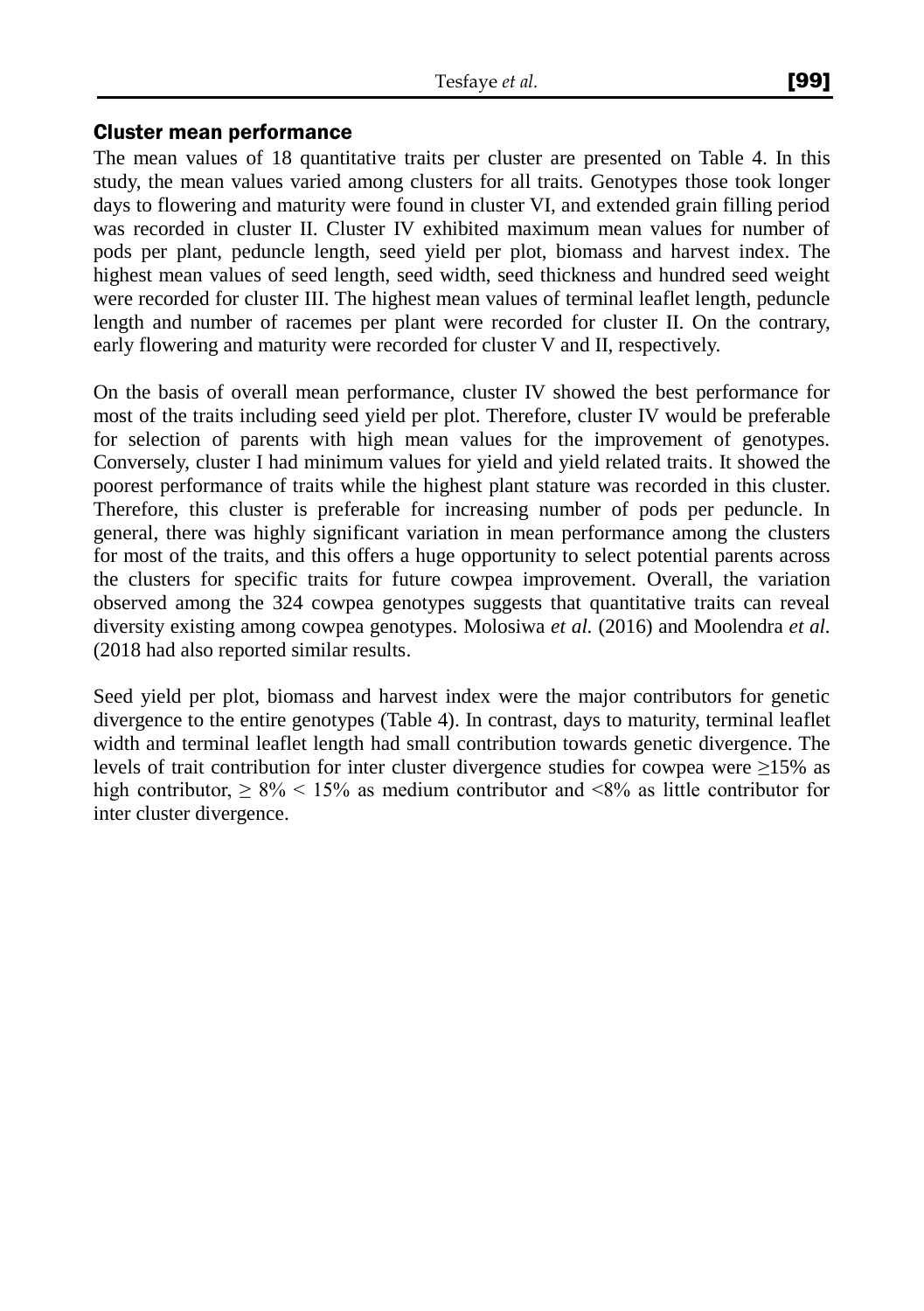| Trait                       | Cluster |               |        |        |        |        | Mean   | SD(1) | <b>CTIC</b> |
|-----------------------------|---------|---------------|--------|--------|--------|--------|--------|-------|-------------|
|                             |         | $\mathsf{II}$ | Ш      | IV     | V      | VI     |        |       | (%)         |
| Days to flowering           | 52.02   | 46.00         | 57.11  | 53.54  | 51.64  | 57.43  | 52.96  | 4.21  | 8           |
| Grain filling period        | 26.74   | 27.01         | 25.49  | 22.85  | 25.90  | 25.46  | 25.57  | 1.48  | 6           |
| Days to maturity            | 78.77   | 73.15         | 82.56  | 76.40  | 77.53  | 82.81  | 78.54  | 3.72  | 5           |
| Pod clearance               | 37.73   | 33.65         | 34.07  | 35.25  | 33.57  | 34.55  | 34.80  | 1.56  | 5           |
| Number of pods per plant    | 27.57   | 28.66         | 25.47  | 30.36  | 27.36  | 27.54  | 27.83  | 1.62  | 6           |
| Peduncle length             | 23.82   | 22.29         | 20.66  | 23.87  | 21.80  | 23.49  | 22.65  | 1.29  | 6           |
| Number of pods per peduncle | 3.20    | 2.96          | 2.84   | 2.85   | 2.92   | 2.85   | 2.94   | 0.14  | 5           |
| Terminal leaflet length     | 11.06   | 11.36         | 12.24  | 11.43  | 12.32  | 11.04  | 11.57  | 0.57  | 5           |
| Terminal leaflet width      | 18.79   | 18.74         | 20.27  | 19.31  | 20.59  | 18.33  | 19.34  | 0.91  | 5           |
| Pod length                  | 13.45   | 14.67         | 16.25  | 16.42  | 13.43  | 16.69  | 15.15  | 1.50  | 10          |
| Number of seeds per pod     | 11.97   | 12.37         | 12.83  | 13.41  | 11.32  | 14.55  | 12.74  | 1.14  | 9           |
| Seed length                 | 7.01    | 7.55          | 8.37   | 7.99   | 7.31   | 8.34   | 7.76   | 0.56  |             |
| Seed width,                 | 5.04    | 5.66          | 6.22   | 5.98   | 5.18   | 6.09   | 5.69   | 0.49  | 9           |
| Seed thickness              | 4.83    | 5.46          | 5.99   | 5.70   | 4.98   | 5.78   | 5.46   | 0.46  | 9           |
| Hundred seed weight         | 12.57   | 15.67         | 20.28  | 18.40  | 13.44  | 18.47  | 16.47  | 3.07  | 9           |
| Seed yield per plot         | 223.09  | 288.63        | 303.54 | 442.17 | 255.27 | 295.58 | 301.38 | 75.20 | 25          |
| Biomass                     | 485.39  | 581.37        | 612.14 | 751.40 | 518.73 | 609.40 | 593.07 | 92.69 | 16          |
| Harvest index               | 0.49    | 0.54          | 0.49   | 0.63   | 0.52   | 0.51   | 0.53   | 0.05  | 10          |

Table 5. Mean performance of cowpea genotypes grouped into six clusters based on 18 quantitative traits evaluated over two locations

*CTIC = Contribution to inter-cluster divergence*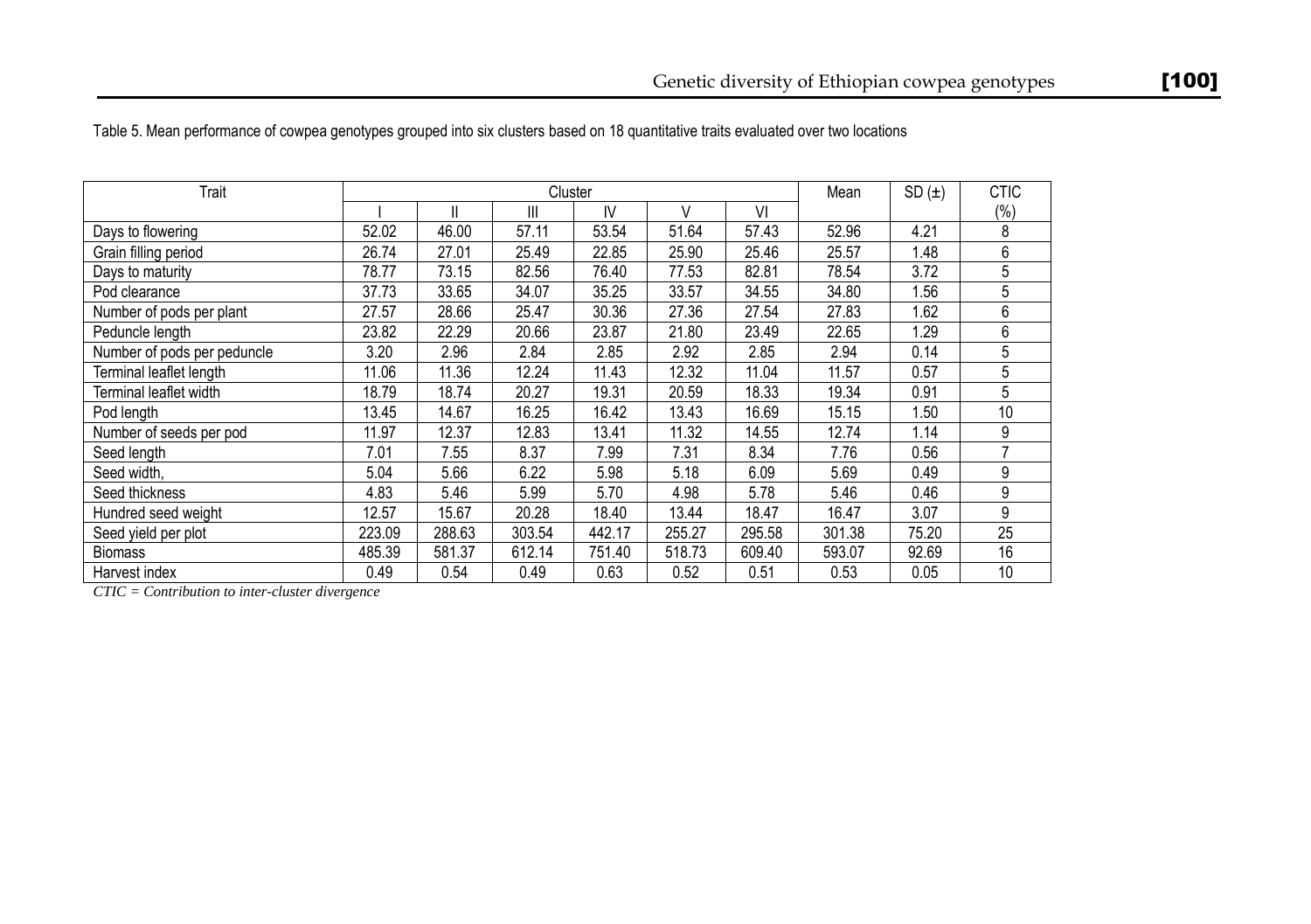#### **Intra- and inter-cluster distance**

The square distances  $(D^2)$  between all clusters showed highly significant variation (P≤0.01), indicating wide diversity among genotypes in the six different clusters. The range of intra- and inter-cluster distance was 6.08 to 22.72 units and 17.37 to 41.62 units, respectively (Table 5.5). The highest average intercluster  $D<sup>2</sup>$  was recorded between cluster IV and cluster VI ( $D^2$ =41.62 units) followed by cluster II and cluster VI ( $D^2$ =40.49 units) and cluster I and cluster VI ( $D^2 = 39.10$  units). This indicates that the inter-cluster distances were more genetically divergent from each other. As per the inter-cluster distance (from cluster I, IV and VI), selection of parents for hybridization program among genotypes from diverse clusters would give novel recombinants that increase efficiency for improvement of seed yield in cowpea. The nearest inter-cluster distance was found between cluster II and III (17.72 units) and followed by cluster I and III (23.38 units). Genotypes in these clusters (cluster II and III) were not genetically diverse. Thus, crossing parents from these three clusters might not give higher heterotic value in the future hybrid breeding program in the subsequent generations and will not give a wide range of variability in the segregating F2 population.

The maximum intra-cluster distance  $(D^2)$  was recorded in cluster II (22.72 units) followed by cluster III (12.80 units) and cluster V (12.47 units). The present investigation indicates that the genotypes in cluster III and V were more diverged than any one of the other clusters. Thus, the genotypes belonging to the distant clusters could be used for cowpea breeding program to getting a wider range of variability. In addition, genotypes from these two distinct clusters (III and V) could be utilized as parents for hybrid breeding program or recombinant breeding program owing to their wider within group distance. In contrast, the lowest  $D^2$  was recorded in cluster I (6.08 units), which showed the presence of less genetic variability or diversity within this cluster. In general, intra-cluster distance was much less than inter-clusters one. Similarly, Ahamed *et al.* (2014) reported that the intercluster distances were higher than the intra-cluster distances.

| Cluster        |            |          | $\mathsf{III}$ |         |         |      |
|----------------|------------|----------|----------------|---------|---------|------|
|                | 6.08       |          |                |         |         |      |
|                | $29.53*$   | 22.72    |                |         |         |      |
| $\mathsf{III}$ | 23.38      | 17.37    | 12.80          |         |         |      |
| IV             | 32.92**    | $29.22*$ | 30.41*         | 6.35    |         |      |
|                | 28.79*     | 26.73*   | 25.06          | 29.70*  | 12.47   |      |
| VI             | $39.10***$ | 40.49**  | $38.74***$     | 41.62** | 35.53** | 8.71 |

Table 5. Average intra cluster (bolded diagonal) and inter cluster (off-diagonal) distance (D2) values

*\*\*,\* indicates significance at 1% and 5% level of significace;*  $\chi^2_{18}$ *=26.30 and 32.00 at5% and 1%, probability level, respectively*.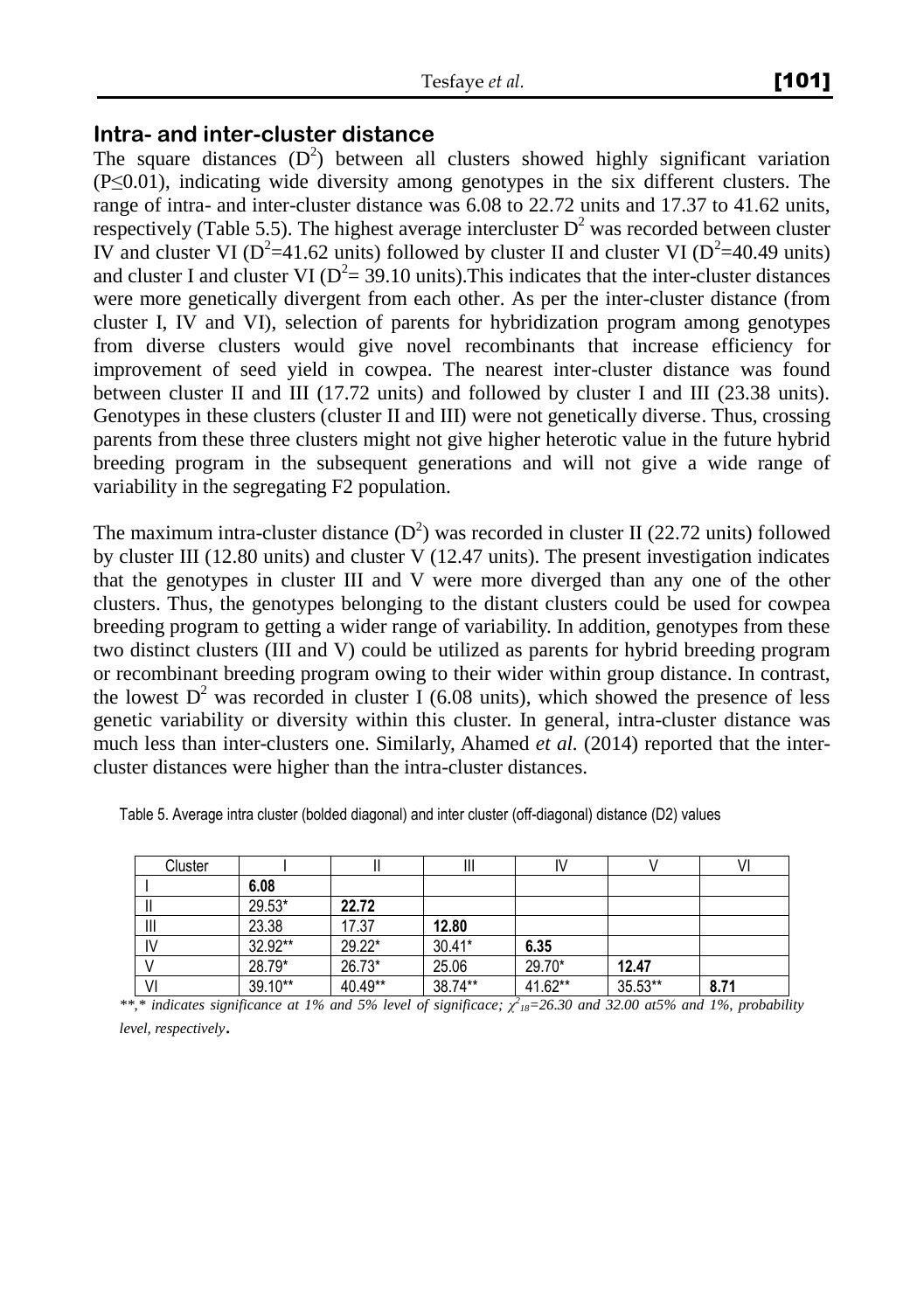### Conclusion

The first seven principal components accounted for 77% of total variation observed among the cowpea test genotypes. Days to maturity, grain-filling period, peduncle length, number of pods per plant, pod length, pod clearance, seed thickness, seed width, seed yield per plot and harvest index were the most important traits that contributed to the major principal components accounting for a large portion of the phenotypic diversity. The 324 cowpea test genotypes clustered into six distinct groups, and the highest intercluster  $D^2$  was recorded between cluster IV and cluster VI followed by cluster II and cluster VI, and then cluster I and cluster VI. This indicates that the clusters distances were genetically divergent from each other. Intra-cluster distance was much lesser than intercluster distance showing the presence of high genetic divergence among the clusters. The clustering of the genotypes did not follow patterns of geographical distribution. Seed yield per plot, biomass and harvest index were the most discriminating traits for grouping the entire genotypes into the different clusters. In general, the present investigation indicated the existence of high genetic diversity and this offers many opportunities to exploit through breeding *via* crossing and selection of the most divergent parents from the clusters.

### References

- Abe SG, OA Patrick, SJ Willem, and ML Sunette. 2015. Genetic variability in cowpea (*Vigna unguiculata* (L.) Walp.] genotypes. *South African Journal of Plant and Soil*, 32(3):165-174.
- Ahamed KU, B Akhter, MR Islam, MA Alam, and MR Humauan, . 2014. Assessment of genetic diversity in cowpea [*Vigna unguiculata* (L.) Walp.] germplasm. *Bulletin Institute of Tropical Agriculture Kyushu University*. 37:57-63.
- Arora RN, Krishan Kumar and Manav. 2018. Principal component analysis in kabuli chickpea (*Cicer arietinum* L.).*International Journal of Chemical Studies*, 6(2):2767-2768.
- Belul G, P Michaela, I Hairi, V Hekuran, J Alban, and S Peter. 2014. Genetic diversity of Albanian pea (*Pisum sativum* L.) genotypes assessed by morphological traits and molecular markers. *Czech Journal Genetics and Plant Breeding*, 50(2):177–184.
- Chahal GS and SS Gosal. 2002. Principles and Procedures of Plant Breeding: Biotechnological and Conventional Approaches. Narosa Publishing House, New Delhi, India.
- Chatfield C and AJ Collin. 1980. Introduction to Multivariate Analysis, 3<sup>rd</sup>Edition. Chapman and Hall in Association with Methuen, New York, USA.
- Diouf D and KW Hilu. 2005. Microsatellites and RAPD markers to study genetic relationships among cowpea breeding lines and local varieties in Senegal. *Genetic Resources and Crop Evolution*, 52:1057–1067.
- Dwevedi KK and GM Lal. 2009. Assessment of genetic diversity of cultivated chickpea (*Cicer arietinum*L.). *Asian Journal of Agricultural Science,*1(1):7-8.
- Ehlers JDL and AE Hall. 1997. Cowpea [*Vigna unguiculata* (L.) Walp.]. *Field Crops Research*, 53:187–204.
- Ghalmi N, M Malice, JM Jacquemin, SM Ounane, L Mekliche, and JP Baudoin. 2010. Morphological and molecular diversity within Algerian cowpea [*Vigna unguiculata* (L.) Walp.] genotypes, *Genetic Resources and Crop Evolution*, 57:371–386.
- Hair JF, BJ Babin, WC Black, and RE Anderson. 2009. Multivariate Data Analysis. London, UK.
- IBPGR. 1983. International Board for Plant Genetic Resources. Descriptors for Cowpea. Rome, Italy.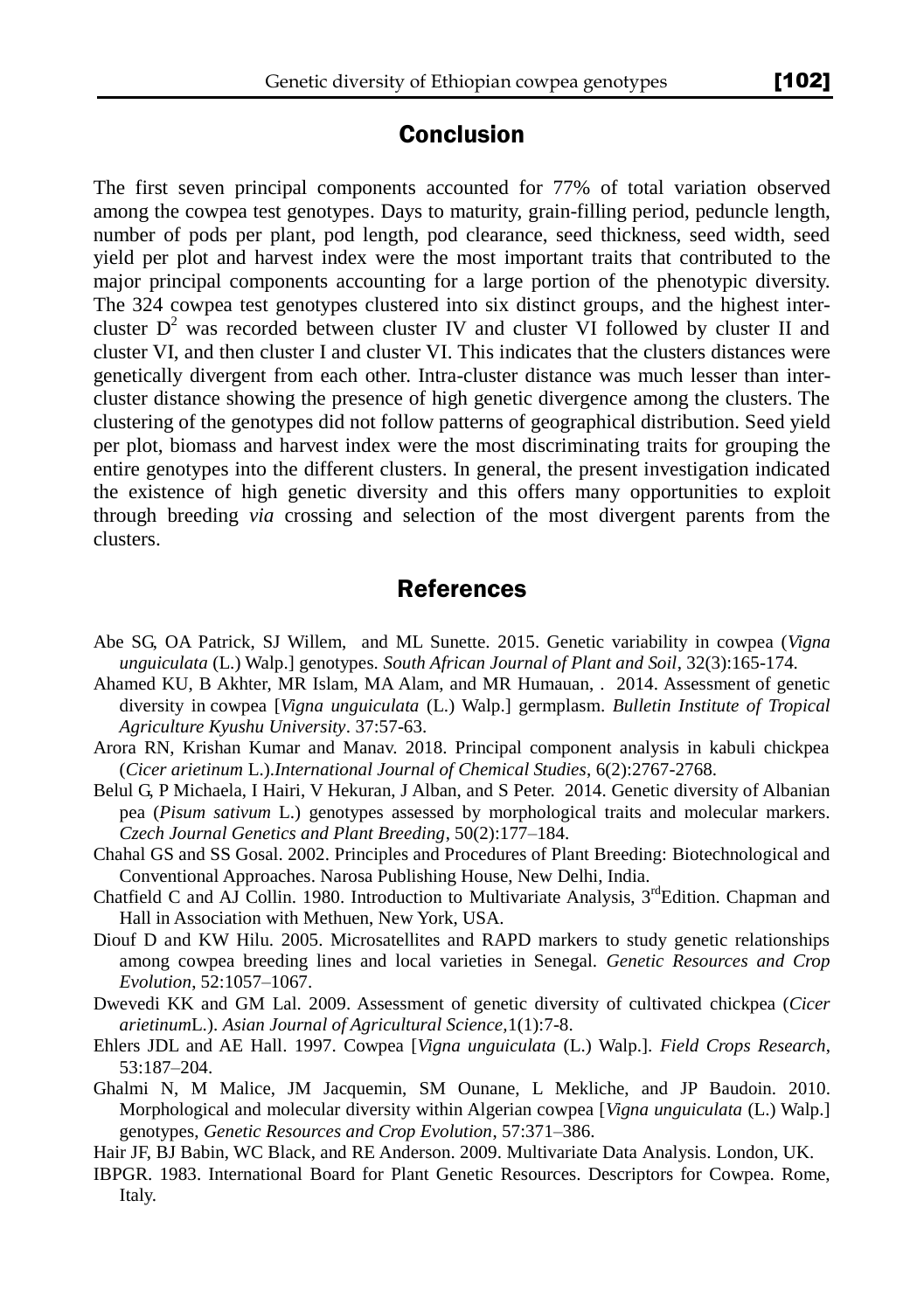- Jivani DR, MS Mehta, RB Pithia, C Madariya, and K Mandavia.. 2013. Variability analysis and multivariate analysis in chickpea (*Cicer arietinum* L.). *Electronic Journal of Plant Breeding*, 4(4)1284-1291.
- Mahalanobis PC. 1936. On the generalized distance in statistics. *Proceeding of National Academic of Science*, 2:49-55.
- Menssena M, L Marcus, OO Emmanuel, AO Mary, FD Fekadu, and W Traud. 2017. Genetic and morphological diversity of cowpea (*Vigna unguiculata* (L.) Walp.) entries from East Africa. *Scientia Horticulturae*, 226:268–276.
- Milligan GW and MC Cooper. 1985. An examination of procedures for determining the number of cluster in data set. *Psychometrika*, 50(2):159-179.
- Minitab. 2010. Minitab Statistical Software Packages Version 17, Minitab Inc. USA.
- Molosiwa OO, G Chiyapo, M Joshuah, and MC Stephen. 2016. Phenotypic variation in cowpea (*Vigna unguiculata* [L.] Walp.) germplasm collection from Botswana. *International Journal of Biodiversity and Conservation*, 8(7):153-163.
- Moolendra, S Triveni, M Anjali, and T Neeraj. 2018. Morphological based genetic diversity studies of cowpea. *Plant Archives*, 18:227-231.
- Naab JB, SM Chimphango, and FD Dakora. 2009. N<sub>2</sub> fixation in cowpea plants grown in farmers' fields in the upper west region of Ghana measured using  $15<sup>N</sup>$  natural abundance. Symbiosis, 48(3):37–46.
- Nkaa FA, OW Nwokeocha, and O Ihuoma. 2014. Effect of phosphorus fertilizer on growth and yield of cowpea (*Vigna unguiculata* L*.*). *Journal of Pharmacy and Biological Sciences*, 9(5):74–82.
- Pandey I. 2007. Genetic diversity in grain cowpea [*Vigna unguiculata* (L.) Walp.]. *Legume Research*, 30(2):92-97.
- Prasanthi L, B Geetha, BN Jyothi, and KR Reddy. 2012. Evaluation of genetic diversity in cowpea, [*Vigna unguiculata* (L.) Walp]genotypes using Random Amplified Polymorphic DNA (RAPD). *International Journal of Life Sciences*, 6(1):22-31.
- Ragab DD, EE Babiker, and AH Eltinay. 2004. Fractionation, solubility and functional properties of cowpea (*Vigna unguiculata*) proteins as affected by pH and/or salt concentration. *Journal of Food Chemistry,* 84:207–212.
- Ravelombola WS, AN Shi, YJ Weng, D Motes, PY Chen, V Srivastava, and C Wingfield. 2016. Evaluation of total seed protein content in eleven Arkansas cowpea [*Vigna unguiculata* (L.) Walp.] lines. *American Journal of Plant Sciences*, 7:2288-2296.
- Rekha R, L Prasanthi, MR Sekhar, and MS Priya. 2013. Principal component and cluster analyses in pigeonpea [*Cajanus Cajan* (L.) Millsp.]. *International Journal of Applied Biology and Pharmaceutical Technology*, 4(4):424- 430.
- Santos A., Ceccon, G., Rodrigues, E.V. and Teodoro, P.E. 2015. Adaptability and stability of cowpea genotypes to Brazilian mid-west. *African Journal of Agricultural Research,* 10:3901- 3908.
- SAS. 2008. Statistical Analysis System, Version 9.2 SAS institute Inc.
- Sharama JR. 1998. Statistical and Biometrical Techniques in Plant Breeding. New Delhi, India.
- Sneath PH and RR Sokal. 1973. Numerical Taxonomy: The Principles and Practice of Numerical Classification.W.H.Freeman and Co., San Francisco, USA.
- Sivakumar V, VA Celine, D Shrishail, P Sanjeev, and M Kumar. 2013. Genetic variability and heritability studies in bush cowpea (*Vigna unguiculata* (L.)Walp.)," *Legume Genomics and Genetics*, 4:27–31.
- Srivastava S, Ak Chopra, P Sharma, and V Kumar. 2016. Amendment of sugar mill waste water irrigation on soil bio hydrological properties and yield of [*Vigna umguiculata*(L.) Walp.] in two seasons. *Communication in Soil Science and Plant Analysis,* 48(5):511-523.